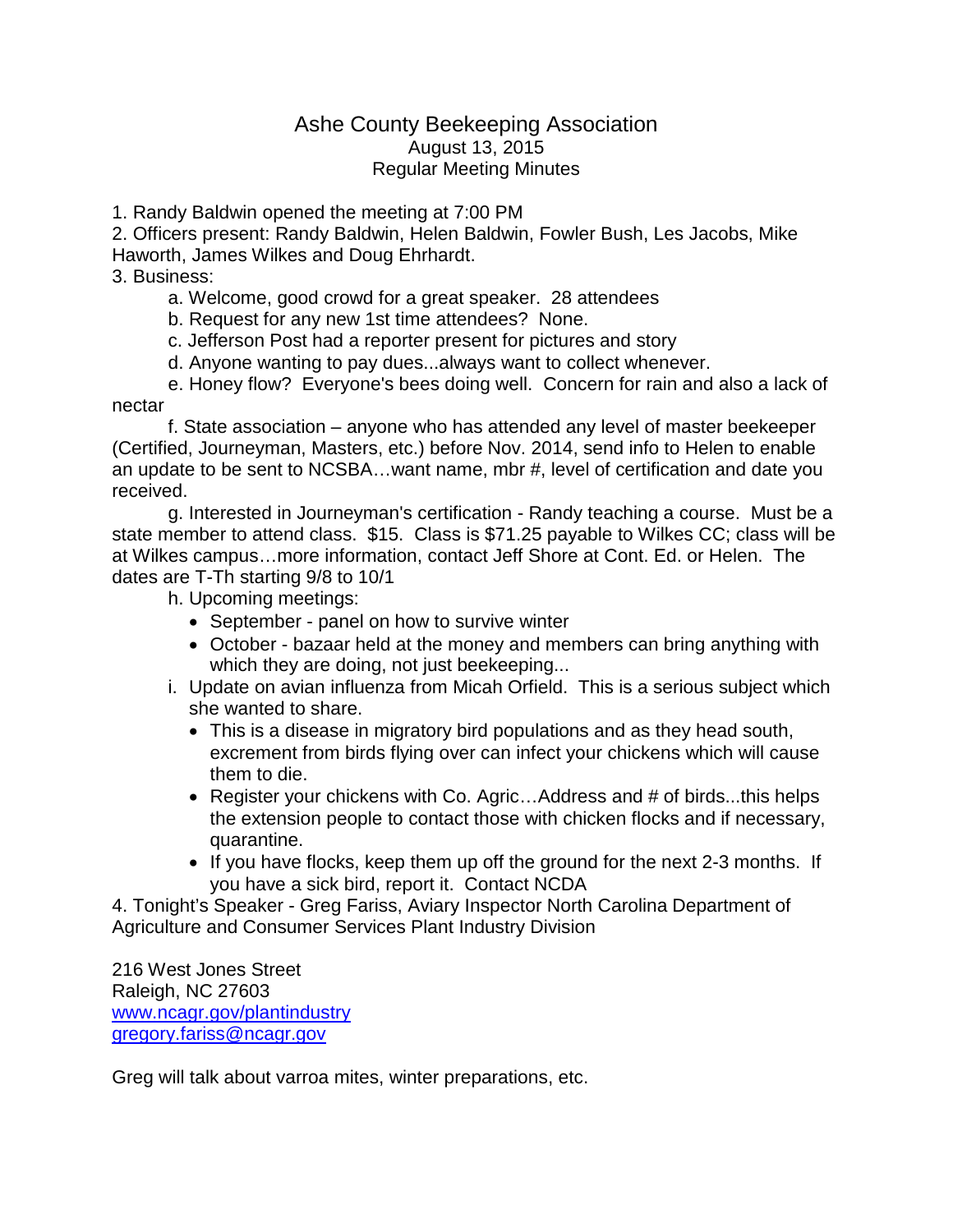a. Business cards - one of 4 master beekeepers in NC...wife, Susan is editor of the NCSBA newsletter

- b. Best contact is with e-mail
- c. Handouts (see Resources/Education Material on the website.
	- 1. varroa mites
	- 2. Oxalic acid dihydrate product sheet
- d. Helping bees to survive winter
	- 1. Now is the beginning to get them ready
	- 2. Keep in mind from now thru November
		- Starvation, dampness, short life
		- Winter bees physically are different...laying queen now will be producing winter bees. Important to go into winter with a big cluster of brood
		- Diseases/viruses shorten lives
		- control mites control viruses
		- Keep mice out (entrance reducers) other pests minor. When temp. fall below 55 degrees, mice will try to enter.

3. Last year, goldenrod and aster were very showy but little nectar...as a result, small clusters didn't allow the hive to survive. To rely on goldenrod and aster is not very good.

4. Feed a 1:1 syrup at this time of year.

5. If climate is too cool, begin 2:1 syrup the end of September. This will enable the bees to store up for the winter.

e. Lift/look to check for adequate stores

1. Honey: 45-60 lbs (feed 2:1 if needed)

2. Pollen? Too much or too little? If too much in brood chamber, not enough room for queen to lay...

3. Queen young and good performer? Good time to buy queens, if

needed

4. Enough winter bees?

f. Main points

- 1. Remove queen excluder so queen isn't left behind to get to honey
- 2. Windbreak, southeast orientation
- 3. Muddy? Car and truck access?

## 4. Break propolis seal to vent moisture...breaking seal is enough to let out

the moist air.

- g. Apiary inspectors see slide pix. Sampling is free
- h. Varroa destructor
	- 1. world's most devastating ectoparasiste of A. mellifera
	- 2. feeds on the hemolymph of immature and adult bees
	- 3. reproduces in the colony, weakening it to the point of collapse and

death

- 4. EVERYBODY has varroa...no getting them out of your hive 100%
- 5. Large mite that can can be seen with the naked eye
- 6. If you see on the backs of adult bees, the colony will soon collapse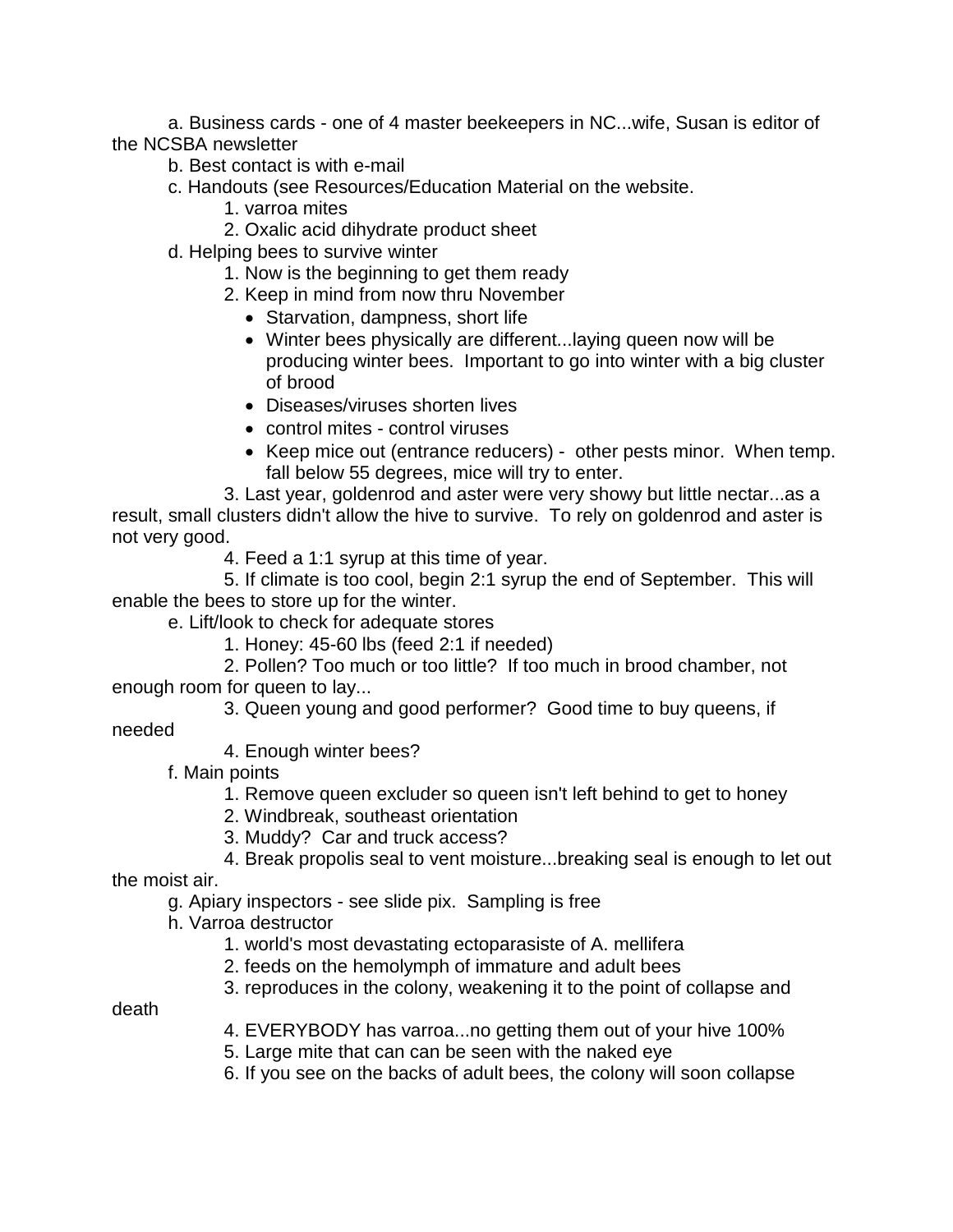7. Can only reproduce on honey bees even though it can be found of other

insects

8. Live in high density colonies, so produce a high density of mites 9. Spread quickly between colonies by drifting drones and workers 10. Passed around by beekeeping practices

- Take bees/brood from strong colonies and give them to weak colonies
- transport colonies between locations
- swarms spread mites to other locations
- strong colonies rob weaker ones during nectar dearth or when weaker colony is dying...mites readily jump from one adult to another

i. mites hide in membrane between abdominal segments...hard to see. Piercing mouthparts and feed on hemolymph

j. Mites most vulnerable at some stages of bee development...varroa mites prefer drone brood. When drones have added days of development, more time for offspring to survive.

k. Virus - small infectious agent that lives in another organism.

- 1. Honey bee viruses
	- 24 different ones
	- Most bee viruses don't show overt symptoms but still shorten a bee's life
	- Most bees are infected with multiple viruses
	- Many of the viruses produce chemicals that suppress the immune system of the bee
	- Research speculates that some pesticides trigger viruses
- 2. Bee parasitic mite syndrome (BPMS)
	- spotty brood pattern
	- Mites found in open brood cells
	- lack of adult population
- l. Ways to sample
	- 1. sticky board under colony with pam...wait for mites to fall and count.
		- Poor method for sampling
		- mite fall due to mites/bee is unreliable with a big colony vs. a small colony
	- 2. Ether roll used back in the 90's
		- Shake bees with a funnel into a jar
		- pour off until only 1" in bottom of jar
		- Spray ether into jar
		- Roll jar, mites stick to sides
		- Kills the bees
	- 3. Alcohol wash
		- very exact sample method
		- Kills the bees
	- 4. Sampling colonies for varroa see handout
		- Always uses 300 adult bees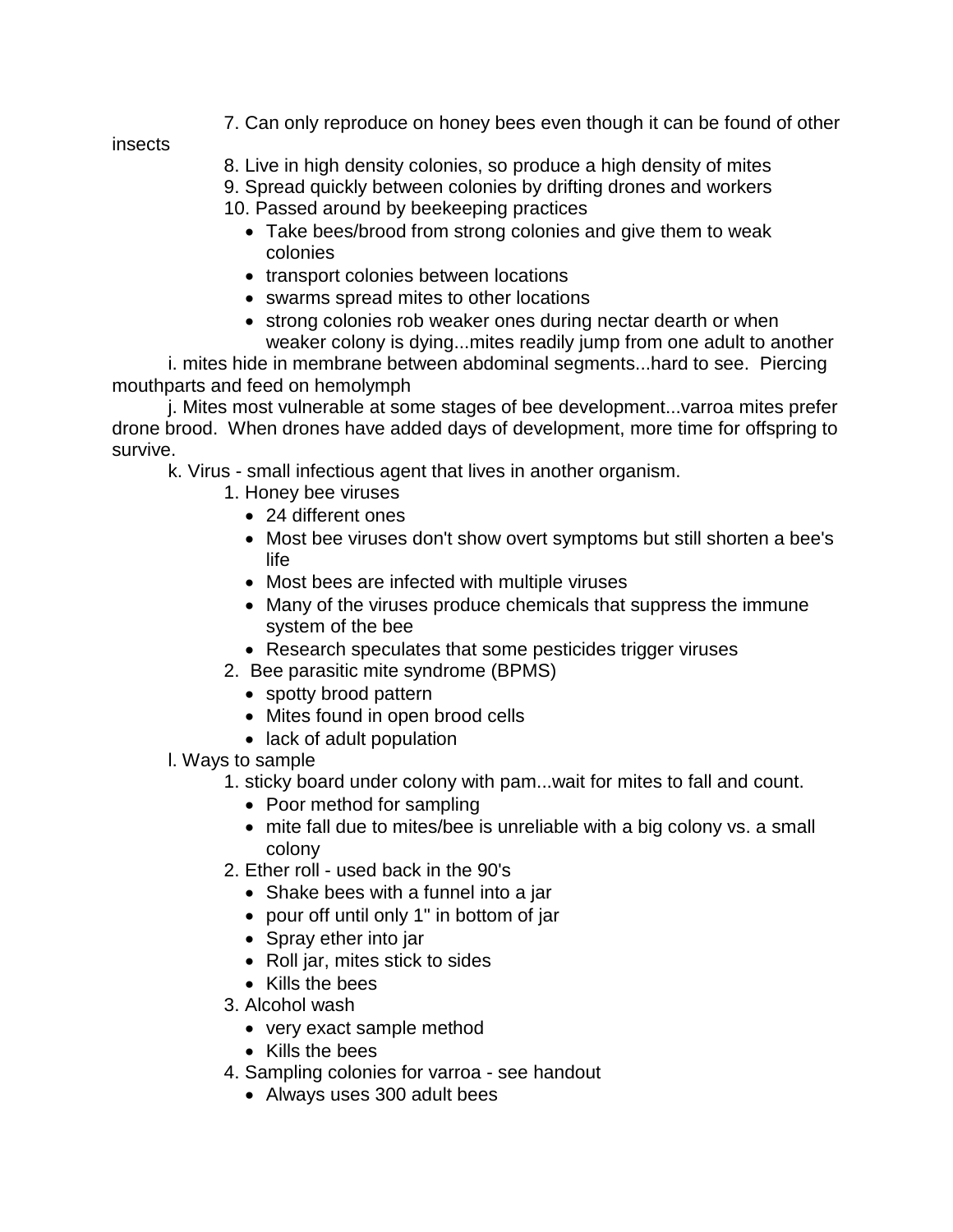- very precise for comparison
- m. varroa control options
	- 1. no medications
		- denetics
		- drone trapping frame with drone cells (bigger) the queen will lay unfertilized drones...measures the width of the cell and knows to only lay drones. More mites/drones so get the frame out before emerging and you eliminate large #'s of mites
		- break the brood cycle
		- hives in full sun
		- screen bottom board
		- powdered sugar
		- 2. hard chemicals (synthetics, fat soluble) gets into wax
		- Apistan (fluvalinate) no longer effective
		- CheckMite (coumophos)
		- Apivar (amitraz) breaks down into two components and these go into the wax.
	- 3. soft chemicals (water soluble) fumes end up as a vapor in the hive
		- formic acid: Mite-Away Quick Strips
		- Thymol: ApiLife VAR, Apiguard
		- Oxalic acid
- n. Schedule:

1. sugar shake at first early spring inspection. If you find 6 mites or more, treat. (use the 300 bee sample method)

- 2. Remove treatment (hard or soft chem.) as directed by label.
- 3. Put on honey supers
- 4. Remove honey supers and do sugar shake in same visit. Find 5 or more mites, use a control method on whole apiary. (rotate chemical treatments)
- 5. 1st week in August, do sugar shake. Find 5 or more mites, use a control method (rotate) on whole apiary.

**NOTE**: When treating with miticides, don't have honey supers on the apiary!

- o. Oxalis (wood sorrel)
	- 1. Oxalic acid found in a variety of vegetables
	- 2. Not fat soluble won't build up in the wax combs
	- 3. a natural component of honey
	- 4. mite control doesn't increase the oxalic acid level in honey
	- 5. use common sense precautions safe and easy to use
	- 6. buy at Home Depot in small containers white powder
	- 7. Use about 2 gm/hive
	- 8. Oxalic acid is not a weak acid, but acts more like a mineral acid
	- 9. Apply:
		- Vapor (fumigant). Follow manufacturer's directions. Close screened bottom board; seal entrances and then hook the dish with a gram of acid to a car battery.